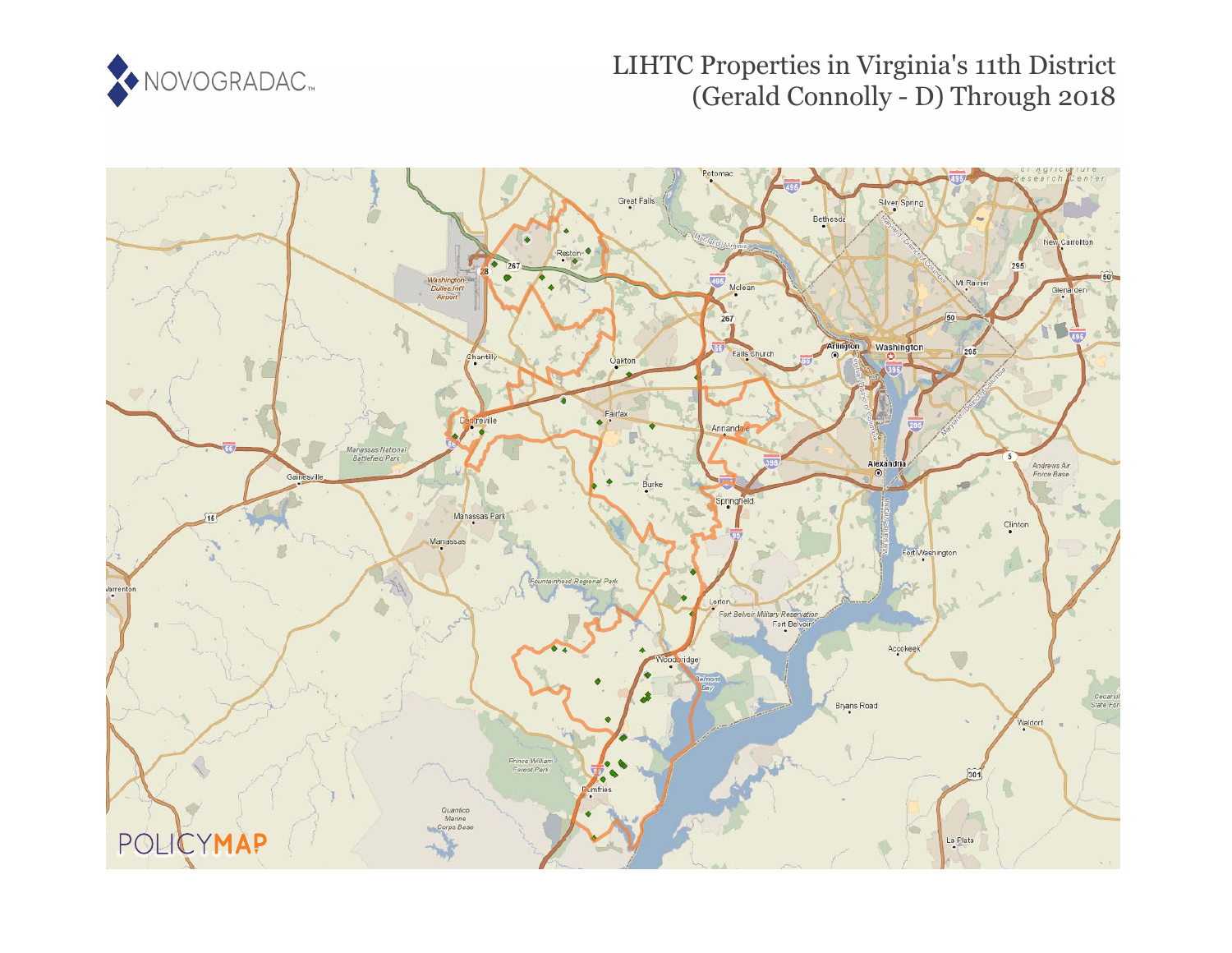## LIHTC Properties in Virginia's 11th District Through 2018

| <b>Project Name</b>                             | <b>Address</b>                  | City                | <b>State</b> | <b>Zip Code</b> | Nonprofit<br><b>Sponsor</b> | <b>Allocation</b><br>Year | <b>Annual</b><br><b>Allocated</b><br><b>Amount</b> | <b>Year Placed</b><br>in Service | <b>Construction Type</b>  | <b>Total</b><br><b>Units</b> | Low<br>Income<br><b>Units</b> | <b>Rent or</b><br><b>Income</b><br><b>Ceiling</b> | <b>Credit</b><br><b>Percentage</b> | Tax-<br><b>Exempt</b><br><b>Bond</b> | <b>HUD Multi-Family</b><br><b>Financing/Rental</b><br><b>Assistance</b> |
|-------------------------------------------------|---------------------------------|---------------------|--------------|-----------------|-----------------------------|---------------------------|----------------------------------------------------|----------------------------------|---------------------------|------------------------------|-------------------------------|---------------------------------------------------|------------------------------------|--------------------------------------|-------------------------------------------------------------------------|
| <b>CROSSINGS AT SUMMERLAND</b>                  | 13671 CRIDERCREST PL WOODBRIDGE |                     | VA           | 22191           | $\rm No$                    | 2001                      | \$385,396                                          | 2003                             | New Construction          | 126                          | 128                           | 60% AMGI                                          | 30 % present<br>value              | Yes                                  | $\mathbf{N}\mathbf{o}$                                                  |
| <b>LANDINGS AT MARKHAMS</b><br><b>GRANT II</b>  | 15750 NORRIS POINT<br>WAY       | <b>WOODBRIDGE</b>   | VA           | 22191           | No                          | 1999                      | \$550,856                                          | 2003                             | New Construction          | 132                          | 132                           | 50% AMGI                                          | 70 % present<br>value              | $\rm No$                             | No                                                                      |
| <b>ORCHARD MILLS</b>                            | 3214 BERLIN CT                  | WOODBRIDGE          | VA           | 22193           | $\mathbf{N}\mathbf{o}$      | 2002                      | \$844,575                                          | 2004                             | New Construction          | 280                          | 280                           | 60% AMGI                                          | 30 % present<br>value              | Yes                                  | <b>No</b>                                                               |
| WOODS AT VICTORIA PARK                          | 16821 FLOTILLA WAY              | WOODBRIDGE          | VA           | 22191           | Yes                         | 2001                      | \$402,351                                          | 2004                             | <b>New Construction</b>   | 48                           | 48                            | 60% AMGI                                          | 70 % present<br>value              | No                                   | No                                                                      |
| <b>FIELDS OF MERRIFIELD</b>                     | 2929 STILLWOOD CIR              | <b>FALLS CHURCH</b> | VA           | 22042           | No                          | 1996                      | \$347,438                                          | 2004                             | <b>New Construction</b>   | 124                          | 124                           | 60% AMGI                                          | 30 % present<br>value              | Yes                                  | No                                                                      |
| <b>VICTORIA PARK</b>                            | 16821 FLOTILLA WAY              | <b>WOODBRIDGE</b>   | VA           | 22191           | No                          | 2014                      | \$322,067                                          | 2004                             | Acquisition and Rehab 110 |                              | 110                           | 60% AMGI                                          | 30 % present<br>value              | Yes                                  | No                                                                      |
| <b>OAK CREEK</b>                                | 9923 OAK CREEK PL               | <b>OAKTON</b>       | VA           | 22124           | Yes                         | 2003                      | \$284,048                                          | 2005                             | Acquisition and Rehab 46  |                              | 46                            | 60% AMGI                                          | 70 % present<br>value              | $\rm No$                             | No                                                                      |
| <b>COPPERMINE RUN I</b>                         | 2450 MASONS FERRY<br>DR         | <b>HERNDON</b>      | VA           | 20171           | No                          | 1995                      | \$1,000,000                                        | 2003                             | <b>New Construction</b>   | 152                          | 152                           | 60% AMGI                                          | 70 % present<br>value              | No                                   | No                                                                      |
| <b>COPPERMINE PLACE II</b>                      | 13395 COPPERMINE RD HERNDON     |                     | VA           | 20171           | No                          | 2003                      | \$410,707                                          | 2006                             | <b>New Construction</b>   | 66                           | 66                            | 50% AMGI                                          | 70 % present<br>value              | $\rm No$                             | Yes                                                                     |
| COUNTY CENTER CROSSING                          | 7000 LAKOTA DR                  | WOODBRIDGE          | VA           | 22192           | No                          | 2002                      | \$619,927                                          | 2006                             | <b>New Construction</b>   | 224                          | 224                           | 60% AMGI                                          | 30 % present<br>value              | Yes                                  | No                                                                      |
| <b>ISLAND WALK</b>                              | 1701 TORREY PINES CT RESTON     |                     | VA           | 20190           | $\mathbf{N}\mathbf{o}$      | 2004                      | \$480,003                                          | 2006                             | Acquisition and Rehab 102 |                              | 102                           | 60% AMGI                                          | 30 % present<br>value              | Yes                                  | Yes                                                                     |
| <b>OAKS (TRIANGLE)</b>                          | 3900 SOUNDVIEW CIR TRIANGLE     |                     | VA           | 22172           | Yes                         | 2004                      | \$571,327                                          | 2006                             | <b>New Construction</b>   | 58                           | 58                            | 50% AMGI                                          | 70 % present<br>value              | No                                   | No                                                                      |
| POTOMAC WOODS SENIORS II                        | 1093 SOUTHAMPTON ST WOODBRIDGE  |                     | VA           | 22191           | No                          | 2002                      | \$277,820                                          | 2006                             | <b>New Construction</b>   | 44                           | 44                            | 60% AMGI                                          | 70 % present<br>value              | No                                   | No                                                                      |
| WYNDHAM POINTE                                  | 16630 HARWOOD OAKS<br><b>CT</b> | <b>DUMFRIES</b>     | VA           | 22026           |                             | 2003                      | \$566,833                                          | 2006                             | <b>New Construction</b>   | 194                          | 152                           | 60% AMGI                                          | 30 % present<br>value              | Yes                                  |                                                                         |
| RIVER RUN AT PRINCE WILLIAM<br><b>COMMONS I</b> | 13910 HEDGEWOOD DR WOODBRIDGE   |                     | VA           | 22193           | $\rm No$                    | 1996                      | \$442,226                                          | 2006                             | <b>New Construction</b>   | 200                          | 199                           | 60% AMGI                                          | 30 % present<br>value              | Yes                                  | $\mathbf{N}\mathbf{o}$                                                  |

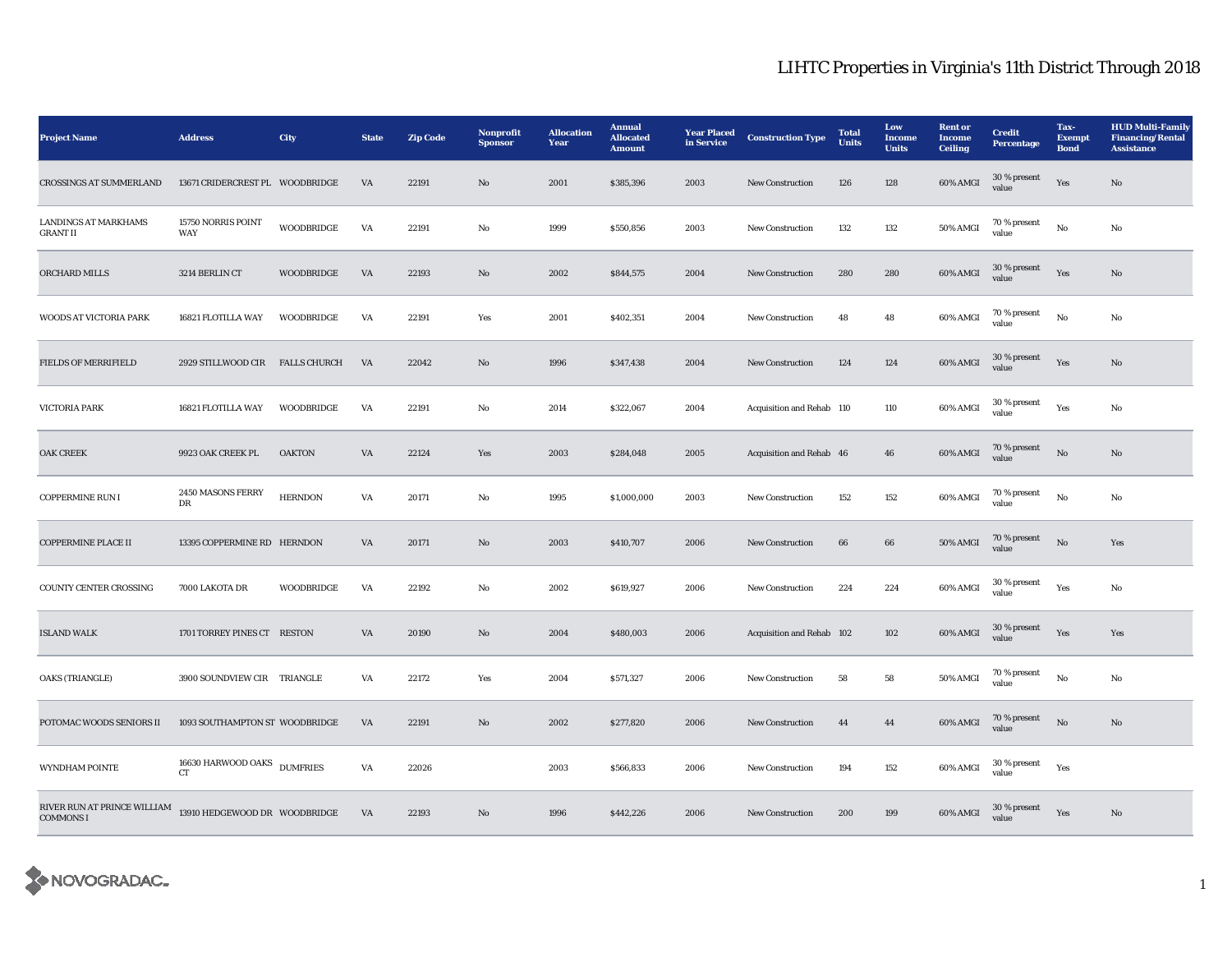## LIHTC Properties in Virginia's 11th District Through 2018

| <b>Project Name</b>         | <b>Address</b>                      | City              | <b>State</b> | <b>Zip Code</b> | Nonprofit<br><b>Sponsor</b> | <b>Allocation</b><br>Year | <b>Annual</b><br><b>Allocated</b><br><b>Amount</b> | <b>Year Placed</b><br>in Service | <b>Construction Type</b>  | <b>Total</b><br><b>Units</b> | Low<br>Income<br><b>Units</b> | <b>Rent or</b><br><b>Income</b><br><b>Ceiling</b> | <b>Credit</b><br><b>Percentage</b> | Tax-<br>Exempt<br><b>Bond</b> | <b>HUD Multi-Family</b><br><b>Financing/Rental</b><br><b>Assistance</b> |
|-----------------------------|-------------------------------------|-------------------|--------------|-----------------|-----------------------------|---------------------------|----------------------------------------------------|----------------------------------|---------------------------|------------------------------|-------------------------------|---------------------------------------------------|------------------------------------|-------------------------------|-------------------------------------------------------------------------|
| WOODWIND VILLA              | 14512 PICCOLO LN                    | <b>WOODBRIDGE</b> | VA           | 22191           | $\mathbf{No}$               | 2001                      | \$529,283                                          | 2007                             | New Construction          | 111                          | 111                           | 60% AMGI                                          | 30 % present<br>value              | Yes                           |                                                                         |
| <b>CEDAR RIDGE</b>          | 1604 BECONTREE LN                   | <b>RESTON</b>     | VA           | 20190           | No                          | 2007                      | \$510,091                                          | 2008                             | Acquisition and Rehab 194 |                              | 162                           | 60% AMGI                                          | 30 % present<br>value              | Yes                           | Yes                                                                     |
| <b>CREVENNA OAKS</b>        | 10981 CREVENNA OAK<br>DR            | <b>BURKE</b>      | VA           | 22015           | No                          | 2007                      | \$292,588                                          | 2009                             | Acquisition and Rehab 50  |                              | 49                            | 60% AMGI                                          | 70 % present<br>value              | No                            | No                                                                      |
| <b>SUMMIT OAKS</b>          | 10538 OAK BLUFF CT                  | <b>BURKE</b>      | VA           | 22015           | $\mathbf{N}\mathbf{o}$      | 2007                      | \$278,248                                          | 2009                             | Acquisition and Rehab 50  |                              | ${\bf 50}$                    | 60% AMGI                                          | 70 % present<br>value              | $\rm \bf No$                  | No                                                                      |
| <b>WESTMINSTER OAKS</b>     | 8215 MAPLELEAF CT                   | SPRINGFIELD       | VA           | 22153           | No                          | 2009                      | \$238,427                                          | 2011                             | Acquisition and Rehab 50  |                              | 50                            | 60% AMGI                                          | 30 % present<br>value              | Yes                           | Yes                                                                     |
| ORCHARD LANDING             | 3102 CHESAPEAKE DR DUMFRIES         |                   | VA           | 22026           | $\mathbf{No}$               | 2009                      | \$841,197                                          | 2011                             | Acquisition and Rehab 184 |                              | 184                           | 60% AMGI                                          | $30\,\%$ present<br>value          | Yes                           | No                                                                      |
| <b>OLLEY GLEN</b>           | 4021 OLLEY LN                       | <b>FAIRFAX</b>    | VA           | 22032           | $_{\rm No}$                 | 2008                      | \$594,731                                          | 2011                             | New Construction          | $90\,$                       | $90\,$                        | 60% AMGI                                          | 30 % present<br>value              | Yes                           | No                                                                      |
| RIVERWOOD APTS              | 2767 DETTINGEN PL                   | WOODBRIDGE        | VA           | 22191           | $\mathbf{N}\mathbf{o}$      | 2011                      | \$943,982                                          | 2013                             | Acquisition and Rehab 156 |                              | 156                           | 50% AMGI                                          | 30 % present<br>value              | Yes                           | $\mathbf{N}\mathbf{o}$                                                  |
| <b>WEST WOOD OAKS</b>       | 10731 W DR                          | <b>FAIRFAX</b>    | VA           | 22030           | Yes                         | 2010                      | \$314,706                                          | 2013                             | Acquisition and Rehab 54  |                              | $39\,$                        | 60% AMGI                                          | 70 % present<br>value              | $_{\rm No}$                   | Yes                                                                     |
| <b>STONEGATE VILLAGE</b>    | 2244 STONE WHEEL DR RESTON          |                   | VA           | 20191           | No                          | 1991                      | \$748,652                                          | 1993                             | New Construction          | 240                          | 240                           | <b>50% AMGI</b>                                   | 70 % present<br>value              | $\rm \bf No$                  | Yes                                                                     |
| <b>LEE OVERLOOK</b>         | 6406 PADDINGTON CT CENTREVILLE      |                   | VA           | 20121           | No                          | 1994                      | \$1,094,130                                        | 1995                             | New Construction          | 195                          | 194                           | 60% AMGI                                          | 70 % present<br>value              | No                            | No                                                                      |
| <b>DULLES CENTER I</b>      | 2410 LITTLE CURRENT<br>$_{\rm DR}$  | <b>HERNDON</b>    | VA           | 20171           | No                          | 1995                      | \$983,691                                          | 1996                             | <b>New Construction</b>   | 144                          | 144                           | 60% AMGI                                          | 70 % present<br>value              | $\rm No$                      | $\mathbf{No}$                                                           |
| <b>DULLES CENTER II</b>     | $2410$ LITTLE CURRENT HERNDON<br>DR |                   | VA           | 20171           | Yes                         | 1995                      | \$763,991                                          | 1997                             | <b>New Construction</b>   | 128                          | 128                           | 60% AMGI                                          | $70\,\%$ present<br>value          | No                            | No                                                                      |
| <b>SUMMERLAND HEIGHTS I</b> | 1890 GABLERIDGE<br><b>TURN</b>      | <b>WOODBRIDGE</b> | VA           | 22191           | $\mathbf{N}\mathbf{o}$      | 1995                      | \$477,756                                          | 1997                             | New Construction          | 206                          | 206                           | 60% AMGI                                          | 30 % present<br>value              | Yes                           | No                                                                      |
| <b>GLEN RIDGE COMMONS</b>   | 12810 ISLAND HOUSE<br><b>LOOP</b>   | WOODBRIDGE        | VA           | 22193           | Yes                         | 1995                      | \$720,298                                          | 1998                             | <b>New Construction</b>   | 140                          | 140                           | 50% AMGI                                          | 70 % present<br>value              | No                            | No                                                                      |

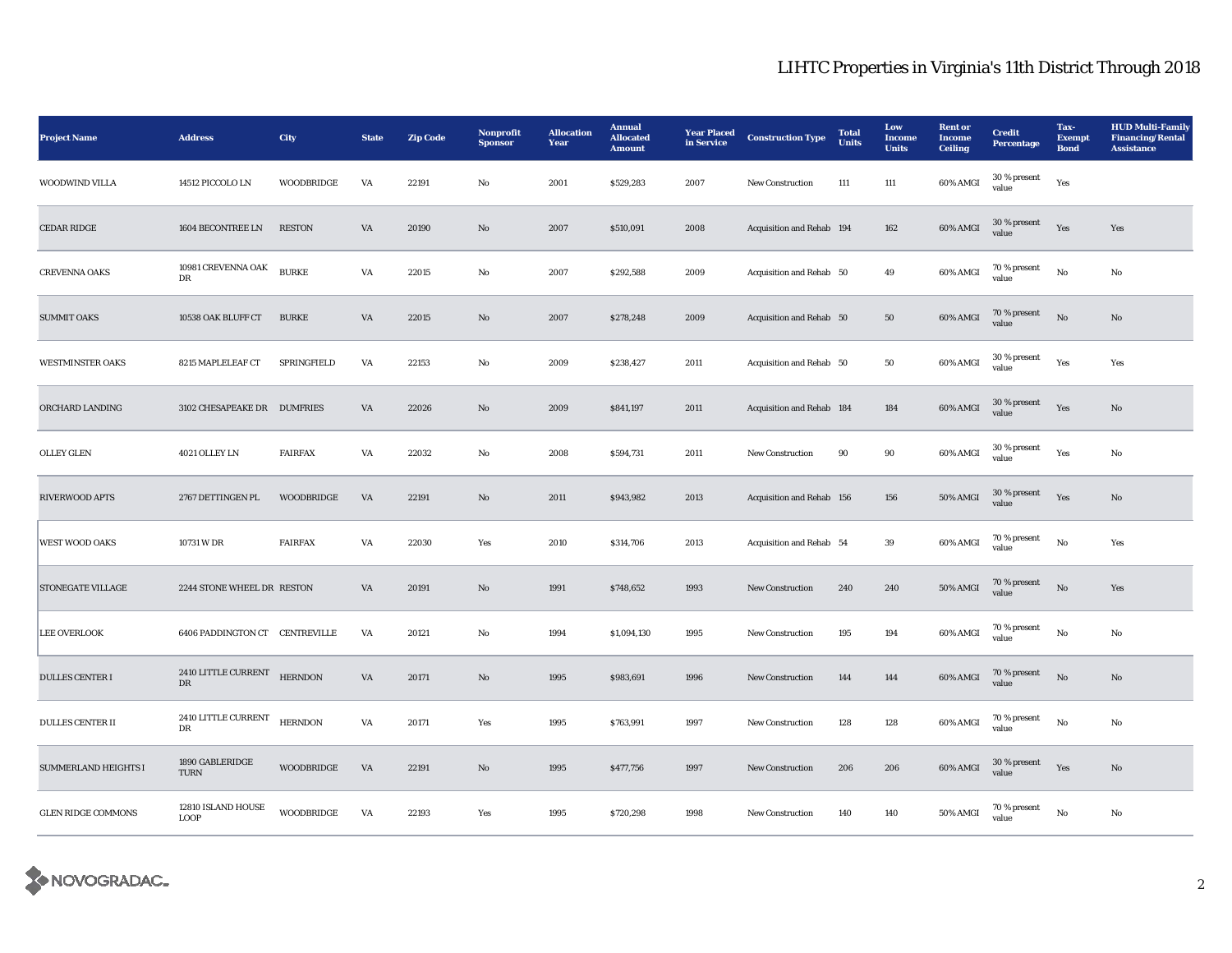## LIHTC Properties in Virginia's 11th District Through 2018

| <b>Project Name</b>                                           | <b>Address</b>                      | City              | <b>State</b> | <b>Zip Code</b> | Nonprofit<br><b>Sponsor</b> | <b>Allocation</b><br>Year | <b>Annual</b><br><b>Allocated</b><br><b>Amount</b> | <b>Year Placed</b><br>in Service | <b>Construction Type</b>                | <b>Total</b><br>Units | Low<br>Income<br><b>Units</b> | <b>Rent or</b><br><b>Income</b><br><b>Ceiling</b> | <b>Credit</b><br>Percentage | Tax-<br><b>Exempt</b><br><b>Bond</b> | <b>HUD Multi-Family</b><br><b>Financing/Rental</b><br><b>Assistance</b> |
|---------------------------------------------------------------|-------------------------------------|-------------------|--------------|-----------------|-----------------------------|---------------------------|----------------------------------------------------|----------------------------------|-----------------------------------------|-----------------------|-------------------------------|---------------------------------------------------|-----------------------------|--------------------------------------|-------------------------------------------------------------------------|
| JEFFERSON COMMONS II                                          | 2452 MASONS FERRY<br>${\rm DR}$     | <b>HERNDON</b>    | VA           | 20171           | $\mathbf{N}\mathbf{o}$      | 1996                      | \$348,117                                          | 1998                             | New Construction                        | 136                   | 136                           |                                                   | 30 % present<br>value       | Yes                                  |                                                                         |
| APARTMENTS AT NORTH POINT 11695 N POINT CT                    |                                     | <b>RESTON</b>     | VA           | 20194           | No                          | 1996                      | \$291,412                                          | 1998                             | New Construction                        | 48                    | 48                            | 60% AMGI                                          | 70 % present<br>value       | No                                   | No                                                                      |
| HERNDON HARBOR HOUSE I                                        | 873 GRACE ST                        | <b>HERNDON</b>    | VA           | 20170           | No                          | 1997                      | \$200,425                                          | 1999                             | <b>New Construction</b>                 | 60                    | 60                            | <b>50% AMGI</b>                                   | 30 % present<br>value       | Yes                                  | No                                                                      |
| THE GREEN                                                     | 12465 GLADE DR                      | <b>RESTON</b>     | VA           |                 | Yes                         | 1998                      | \$363,112                                          | 1999                             | Both New Construction $74$<br>and $A/R$ |                       | 74                            | 50% AMGI                                          | 70 % present<br>value       | No                                   | No                                                                      |
| LANDINGS AT MARKHAMS GRANT $_{\rm WAY}^{15750\,NORRIS}$ POINT |                                     | <b>WOODBRIDGE</b> | VA           | 22191           | Yes                         | 1996                      | \$385,333                                          | 1999                             | New Construction                        | 72                    | 72                            | 60% AMGI                                          | 70 % present<br>value       | $_{\rm No}$                          | $\mathbf{No}$                                                           |
| SUMMERLAND HEIGHTS II                                         | 13671 CRIDERCREST PL WOODBRIDGE     |                   | VA           | 22191           | $_{\rm No}$                 | 1997                      | \$265,443                                          | 1999                             | New Construction                        | 112                   | 112                           | 60% AMGI                                          | 30 % present<br>value       | Yes                                  | $_{\rm No}$                                                             |
| <b>CASTELLANI MEADOWS</b>                                     | 14069 KEEPERS PARK CENTREVILLE      |                   | VA           | 20121           | No                          | 1998                      | \$113,963                                          | 2000                             | New Construction                        | 24                    | 24                            | 50% AMGI                                          | 30 % present<br>value       | Yes                                  | $\rm\thinspace No$                                                      |
| <b>KENDRICK COURT</b>                                         | 13430 COPPERMINE RD HERNDON         |                   | VA           | 20171           | No                          | 1997                      | \$382,676                                          | 2000                             | New Construction                        | 139                   | 139                           | 60% AMGI                                          | 30 % present<br>value       | Yes                                  | No                                                                      |
| <b>SANGER PLACE</b>                                           | 9451 ORANGE BLOSSOM LORTON<br>TRAIL |                   | VA           | 22079           | No                          | 1997                      | \$142,407                                          | 2000                             | <b>New Construction</b>                 | 182                   | 39                            | 50% AMGI                                          | 30 % present<br>value       | Yes                                  | No                                                                      |
| RIVER RUN AT PRINCE WILLIAM<br><b>COMMONS II</b>              | 13911 HEDGEWOOD DR   WOODBRIDGE     |                   | VA           | 22193           | No                          | 1998                      | \$254,450                                          | 2001                             | <b>New Construction</b>                 | 100                   | 99                            | 60% AMGI                                          | 30 % present<br>value       | Yes                                  | No                                                                      |
| <b>LANDINGS AT MARKHAMS</b><br><b>GRANT III</b>               | 15871 CARDINAL DR                   | WOODBRIDGE        | VA           | 22191           |                             | 2001                      | \$451,432                                          | 2002                             | New Construction                        | 162                   | 162                           |                                                   | 30 % present<br>value       | Yes                                  |                                                                         |
| POTOMAC WOODS SENIORS I                                       | 2001 SOUTHAMPTON ST WOODBRIDGE      |                   | VA           | 22191           | $\mathbf{No}$               | 2000                      | \$535,736                                          | 2002                             | New Construction                        | 84                    | 84                            | 60% AMGI                                          | 70 % present<br>value       | No                                   | No                                                                      |
| PRINCETON WOODS                                               | 3455 DRY POWDER CIR DUMFRIES        |                   | VA           | 22026           | No                          | 2001                      | \$814,635                                          | 2002                             | New Construction                        | 276                   | 276                           | 60% AMGI                                          | 30 % present<br>value       | Yes                                  | No                                                                      |
| HERNDON HARBOR HOUSE II                                       | 873 GRACE ST                        | <b>HERNDON</b>    | VA           | 20170           | No                          | 1999                      | \$224,077                                          | 2003                             | <b>New Construction</b>                 | 60                    | 60                            | 60% AMGI                                          | 30 % present<br>value       | Yes                                  | No                                                                      |
| <b>QUANTICO COURT</b>                                         | 19050 FULLER HEIGHTS TRIANGLE<br>RD |                   | VA           | 22172           | No                          | 2001                      | \$226,403                                          | 2003                             | Acquisition and Rehab 120               |                       | 120                           | 60% AMGI                                          | 30 % present<br>value       | Yes                                  | No                                                                      |